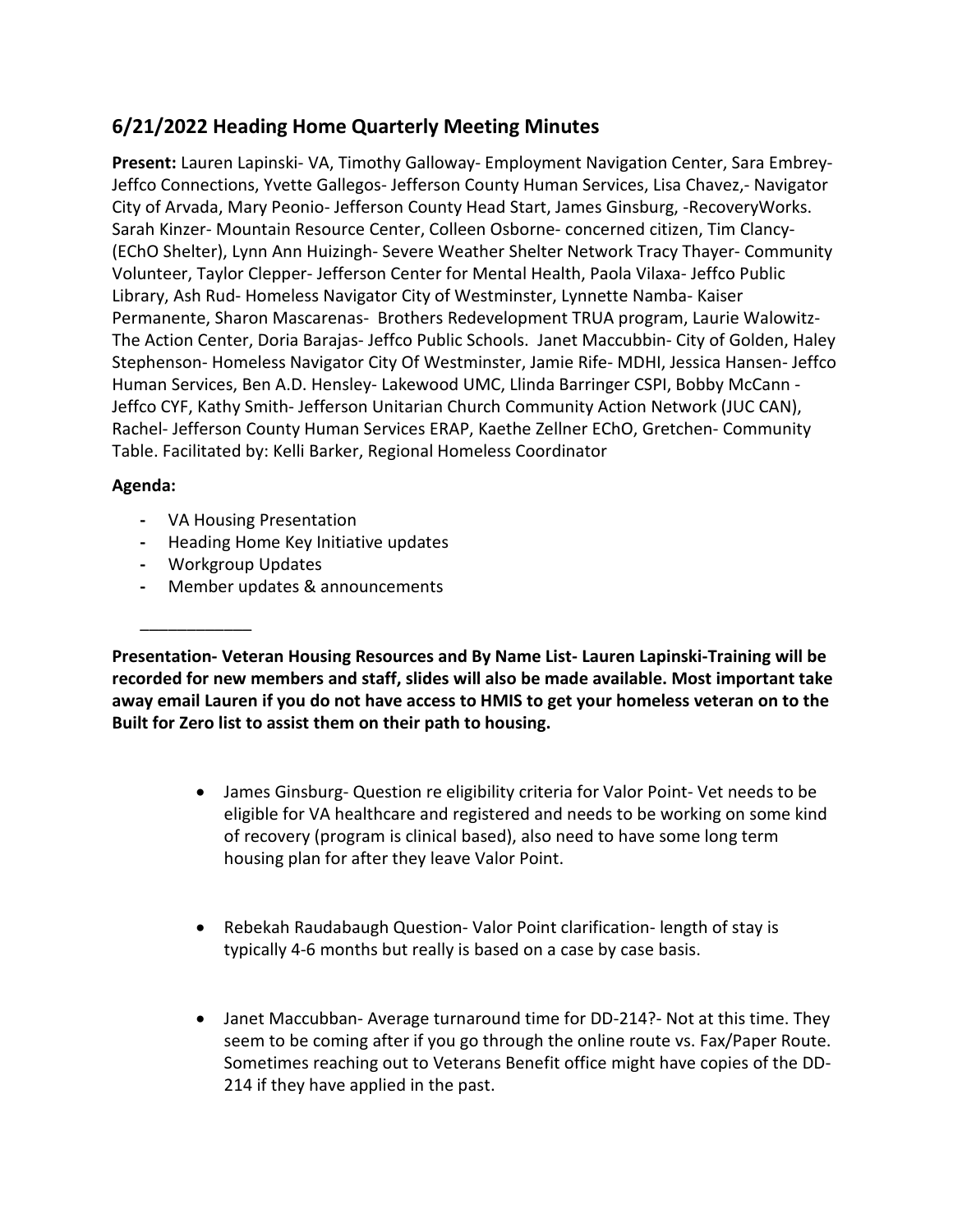• Lynette Namba- Transportation assistance for Veterans? VA is now partnering with Lyft for a VA ride share program that was created in the last year. As long as vet is registered with VA they can assist in arranging rides for them to and from VA offices.

## **Heading Home Updates -**

#### • **New State Funding Opportunities-**

Recovery Act Funding- 1x time funding, Total about 200 Million was dedicated to Homelessness & Housing. Will ask DOH to join us for next quarterly meeting. Will send updates in monthly emails as well as more information becomes available.

[https://leg.colorado.gov/sites/default/files/images/homelessproposals\\_11.5.21\\_2.pdf](https://leg.colorado.gov/sites/default/files/images/homelessproposals_11.5.21_2.pdf)

#### • **Housing Navigation Centers-**

Regular meetings taking place regarding this program. Wanting to develop two locations- one in north Jeffco and one in south Jeffco- likely one in Arvada and one in Lakewood. Arvada is vetting their site still and Lakewood is looking for sites. Still exploring funding for these centers. These will be county wide resources. Family Tree and JCMH are in process of submitting tax credit application for 85 unit permanent supportive housing development in Arvada.

## • **Shower & Laundry Services-**

Full schedule for free showers and laundry services have been put together and post on Heading Home website. Will keep most up to date version on Lots of resources out there, almost every day of the week.<https://www.headinghomejeffco.com/partner-page>

## • **Built for Zero & White Swan Motel-**

Built for Zero- Project tied to reducing vet homelessness. 14 individuals have been housed so far. By Name List if roughly the same length but we know that we have more homeless vets out there. Rebekah has taken on leadership for Built for Zero Conferencing.

White Swan- Partnership between DHS and White Swan for families who are experiencing homelessness. Portal for entry is through our homeless family navigators. Master Lease for 20 rooms. If you have families who are experiencing contact Yvette- [ygallego@jeffco.us](mailto:ygallego@jeffco.us)

• **Community Engagement/7/28 Lakewood Community Meeting on Homelessness**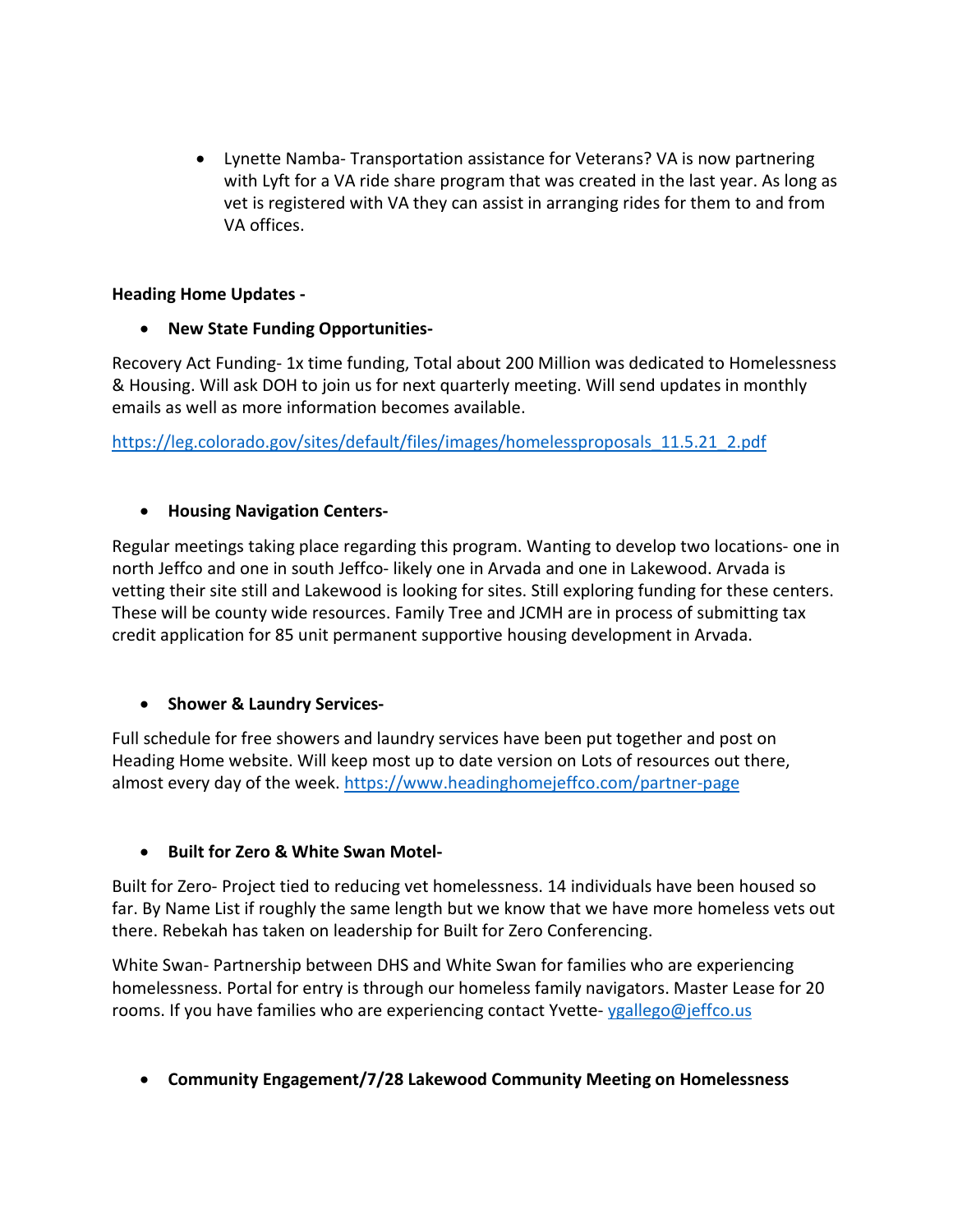5-6:30PM- Open to the Public. Panel will be present to encourage conversations and education. Project came out the YIMBY workgroup. Lakewood United Methodist Church. Will be putting out flyer in the next two weeks. Contact Colleen or Kelly if you would like to be involved in supporting the event-[colleen\\_osborne@msn.com](mailto:colleen_osborne@msn.com)

Colleen is putting together a YIMBY List serve to inform community about these types of events. Putting together social media tool kit as well.

# **Workgroup Updates -**

- **Crisis Resolution Workgroup**
	- Shower & Laundry Truck- created comprehensive schedule: <https://www.headinghomejeffco.com/partner-page>
	- Christ Body Ministries offered to expand their shower truck- two other sites have added on and two more are in development. Important during this seasonhelping people cool off and stay clean.
	- Collab for Jefferson Center heading Jeffco Street Outreach team- Jefferson Center just posted outreach positions- hiring case manager and another coordinator position as well. Jeffco is committed to coordinated effort for outreach.
	- Housing 101 Recorded Training- Idea to create an hour long orientation on what the landscape of affordable housing is in our community for those working with people who are experiencing homelessness. High level overview.
	- CR Workgroup creating similar schedule for mobile DMV service (DMVToGo). Multiple locations throughout Jeffco, helps expedite obtaining ID's for people experiencing homelessness.
- **Housing Continuum Task Force** Identifying Advisory Board members at this time. Will be roughly 15 members large to include community and topic area experts. Will then look at hiring consultant who will organize this group and create Strategic Plan. Goal-What can we do to make housing more affordable and attainable.
- **Data Collection and Reporting** Looking to create a Jeffco Wide Data Dashboard that community members and orgs can use to understand scale and scope of homelessness locally at any given point in time.
- **PIT Count** results coming soon- likely early July 2022 release.

## **Member Updates -**

- **Community Awareness Campaign** A Decent Home- Important film screening on the evening of July 19 at 5:30 at Jefferson Unitarian Church. Facebook: [https://fb.me/e/1JVRUluCI.](https://fb.me/e/1JVRUluCI) Blog post: [https://www.goldenunited.org/post/a-decent](https://www.goldenunited.org/post/a-decent-home-is-coming-to-golden%C2%A0)[home-is-coming-to-golden .](https://www.goldenunited.org/post/a-decent-home-is-coming-to-golden%C2%A0) Free and open to the public.
- **Colorado Safe Parking Initiative** City of Lakewood has started their Safe Parking Initiative in partnership with CSPI. They have 5 programs on board. They would like to expand the number of lots and spots that are being offered in Lakewood. 1year and 1/2 of